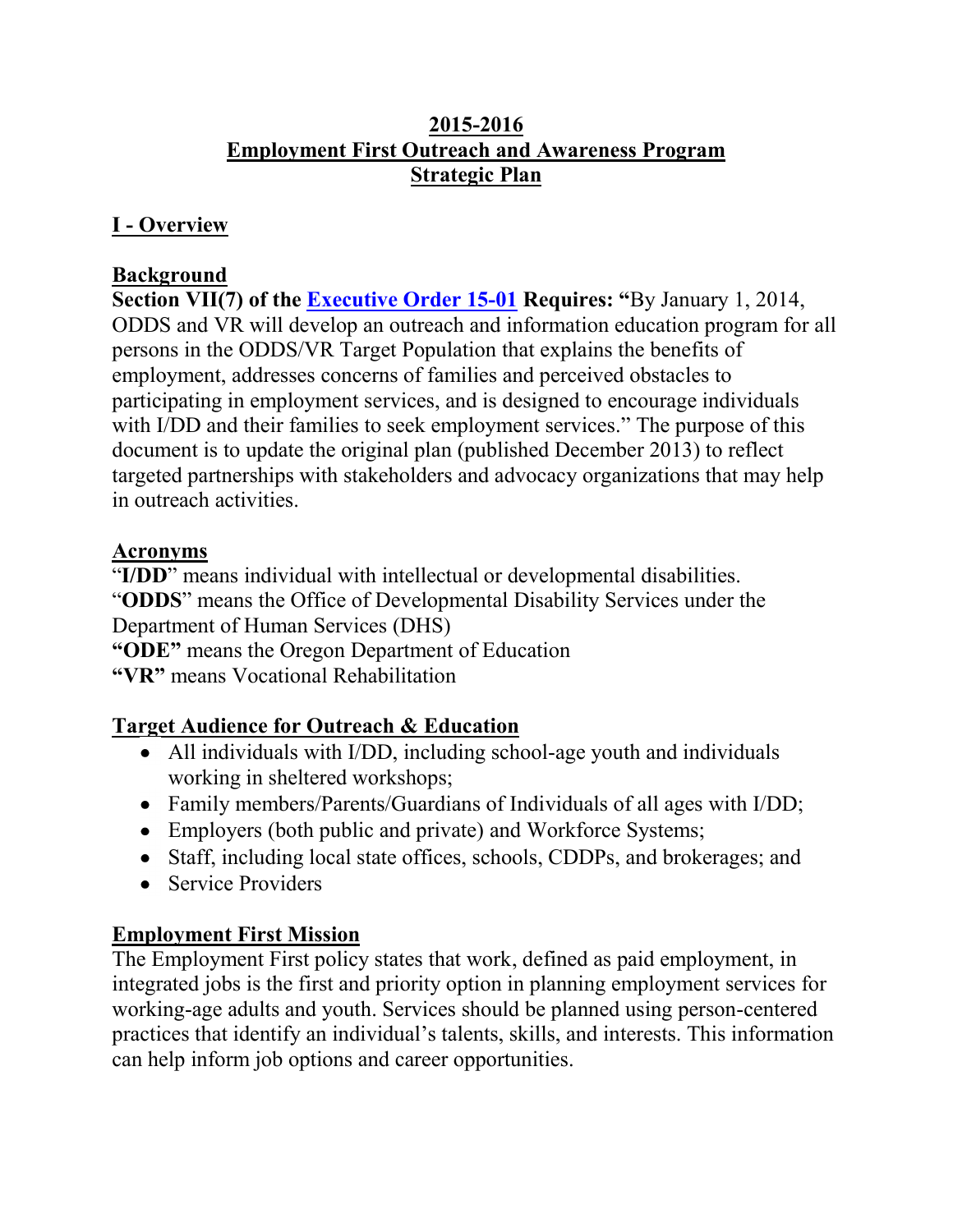The DHS Employment First team has partnered with a variety of stakeholders to develop a plan for successful implementation of the Employment First initiative and the Governor's Executive Order 13-04. The outreach activities and deliverables of these stakeholders shall be reflected in this plan, whenever feasible.

These partners include:

- Vocational Rehabilitation (VR)
- Office of Developmental Disability Services (ODDS)
- Oregon Department of Education (ODE)
- Oregon Council on Developmental Disabilities (OCDD)
- Family and self-advocacy organizations, such as Family and Community Together (FACT) and others, as needed

# **Outreach and Awareness Plan Goals**

The Employment First Outreach and Awareness Plan will include efforts, whenever possible, of our partners and stakeholders. The overall vision for this plan is to address the benefits of working in the community and to communicate broadly and address perceived obstacles and barriers to employment.

- To increase general awareness in Oregon about the benefits of working in integrated, community jobs;
- Address the benefits of paid employment (working) versus not working;
- Address concerns and perceived obstacles to working;
- Encourage individuals with I/DD to seek employment services;
- Encourage family support of individuals with I/DD in their career or postsecondary goals;
- Educate and inform Oregon employers about the benefits of hiring individuals with I/DD; and
- Educate staff and service providers about employment services and benefits of employment for individuals with I/DD.

# **II - Strategic Tools and Activities**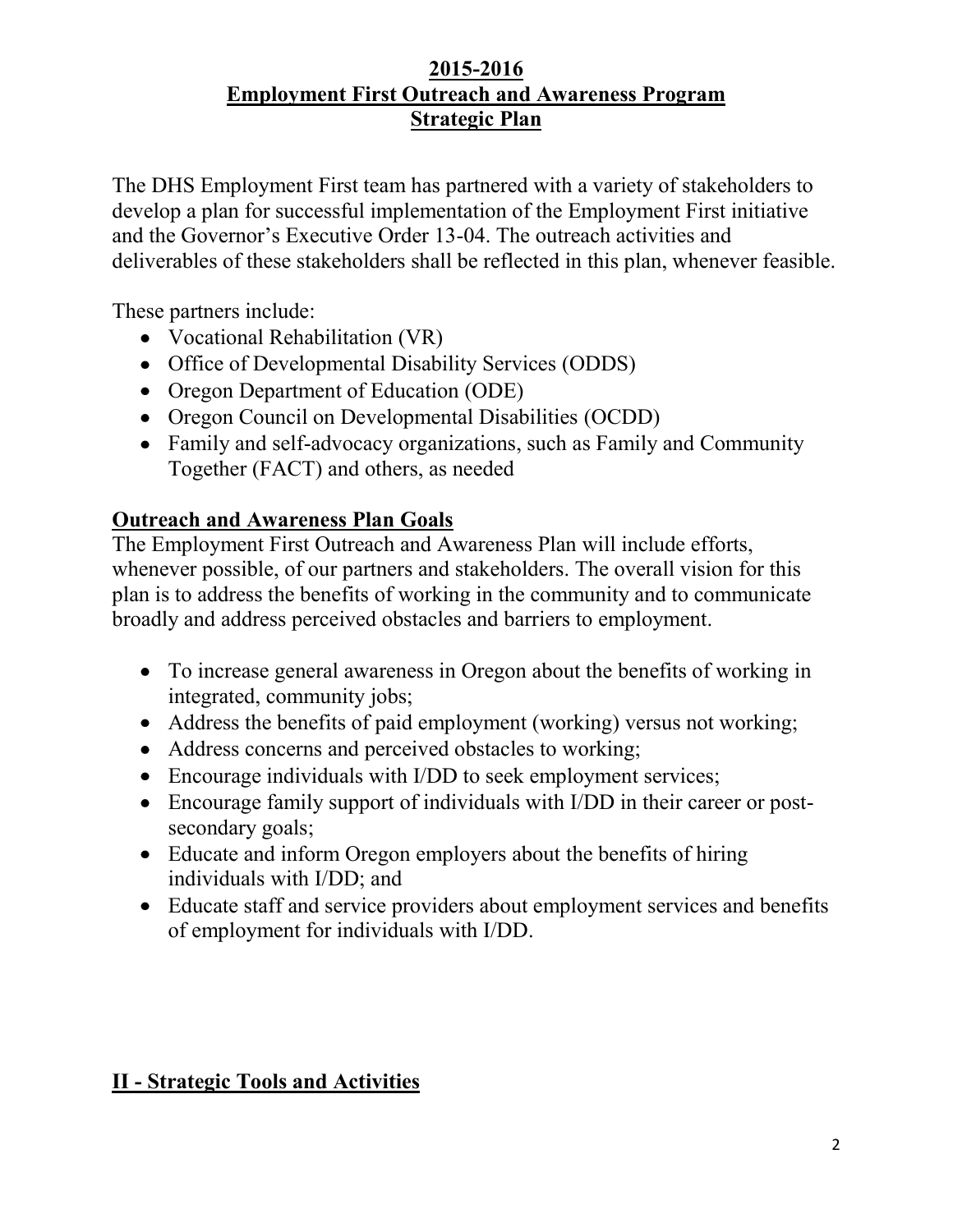### **1. Statewide Marketing Campaign**

Employment Awareness Slogan and Branding:

- Message platforms for Individuals, Families, Employers highlighting the importance and belief around employment: strong visuals and focused messaging will be important to success.
- Delivery of those messages through multiple avenues, including local media (paid and unpaid), billboards, PSAs, videos, social media, and direct outreach to local family advocacy organizations, business groups (such as Chambers), and more.
- Messaging tested with focus groups (to include employers, individuals with I/DD, parents), plus key stakeholders such as Family to Family Networks, FACT, others as needed.

Timeline: July 2014 through June 2015

### **2. Web/Electronic Media**

• Revised Employment First Website, <http://www.oregon.gov/dhs/employment/employment-first>

Includes: Page for individuals and families with information, resources; Page for Employers with Resources, Testimonials.

- Revised VR web pages, particularly around youth. New site helping students/families locate local VR resources: <http://www.oregon.gov/dhs/vr/Pages/vr-offices.aspx>
- Revised ODE website on Transition, which is revised to be a "one-stop" shop" for students with disabilities for resources related to transitioning youth with disabilities to adulthood in Oregon,<http://tcntransition.org/>

Timeline: Now and Ongoing

### **3. Weekly Messages**

Weekly Email Messages from Statewide Employment First Coordinator to educate and inform field staff and providers and other stakeholders.

Timeline: Now and ongoing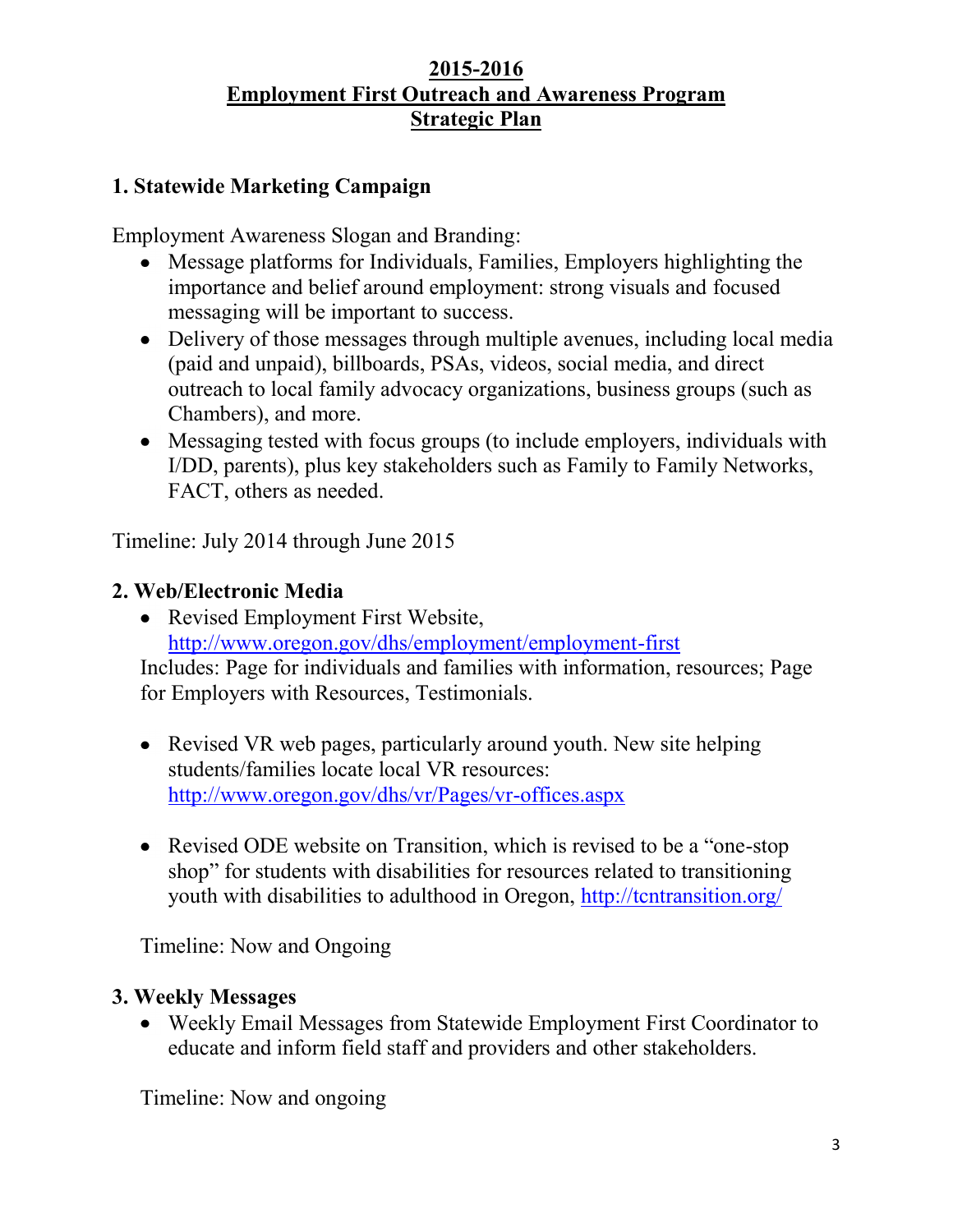#### **4. Success Stories/Photos/Videos**

- Feature stories, print, photo and video, to highlight people with I/DD working in the community. Stories will cover all parts of the state, rural and urban, and feature a wide variety of people including people with very significant disabilities. Stories will highlight people working in the community in diverse jobs, with significant input from employers, coworkers, employment service providers, and field staff, when applicable. Stories will highlight the strengths of the individual. <http://www.oregon.gov/dhs/employment/employment-first/success-stories>
- Stories (written and video) will be shared through the following communication portals: Employment First weekly messages, homepage stories on EF website, social media including ODDS Facebook page, OCDD's Facebook page, and FACT's Facebook page.

Timeline: Ongoing

### **5. Printed materials/brochures/manuals**

- Employment First general brochure, completed June 2014.
- VR/OCDD/Employment First: "Planning My Way to Work," a transition guide for students and families to plan path from school to work and adult life. Will be web and print-based. Timeline: Dec. 2014.
- FAQ No. 1: VR/ODDS for Field Staff, completed Feb. 2014. On Employment First website and sent as transmittal. [http://www.oregon.gov/dhs/employment/employment](http://www.oregon.gov/dhs/employment/employment-first/Documents/FAQ%20Document%20No.%201.pdf)[first/Documents/FAQ%20Document%20No.%201.pdf](http://www.oregon.gov/dhs/employment/employment-first/Documents/FAQ%20Document%20No.%201.pdf)
- FAQ No. 2: Transition Services. Owner: ODE Timeline: 2015
- FAQ: Commonly Asked Questions about Employment for Individuals/Families. Owner: Employment First. Timeline: December 2014.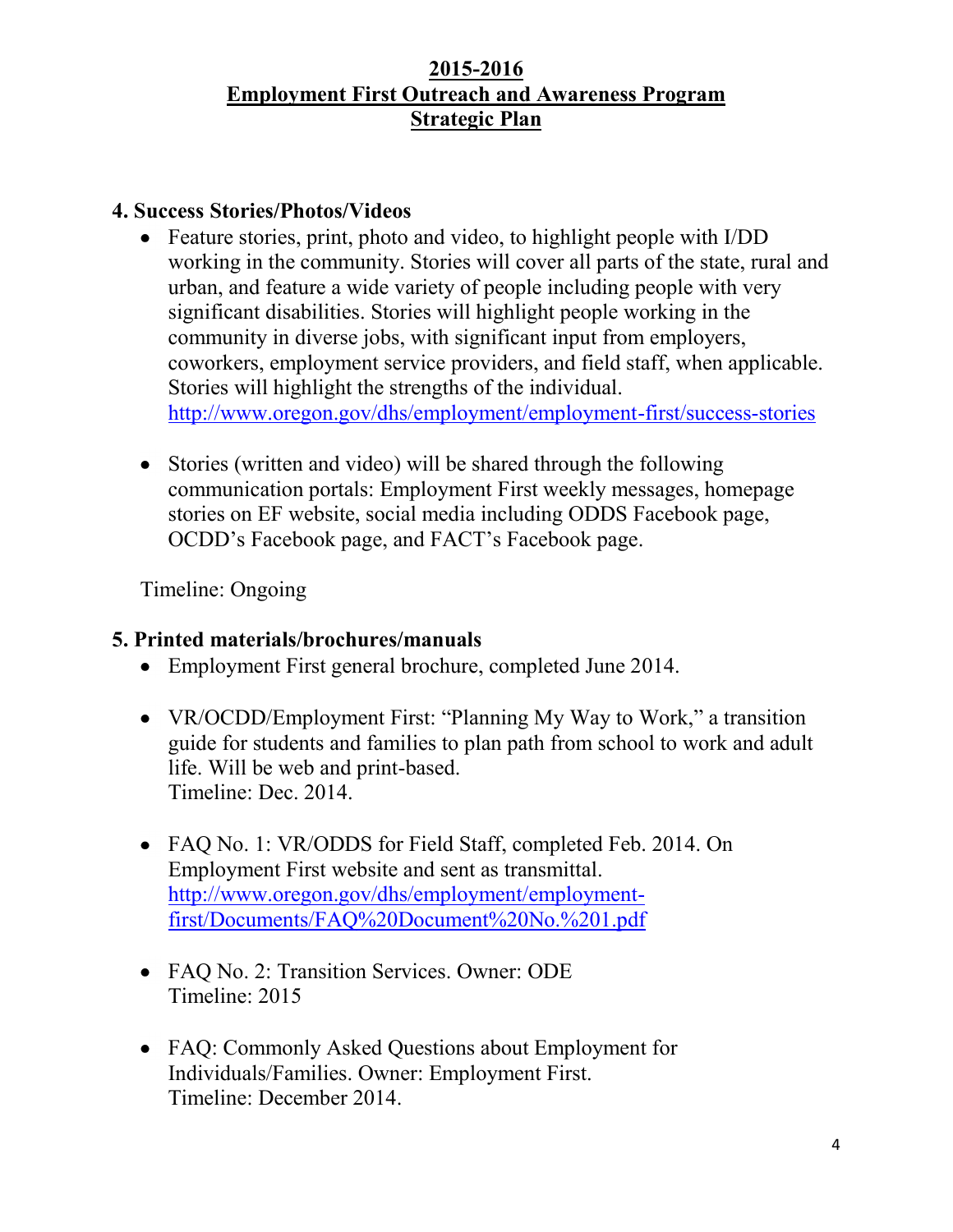### **6. Training and professional development for staff/providers**

- DHS/ODE to continue to seek opportunities to present or participate in trainings or conferences that help educate field professionals on their role in educating consumers and families about integrated employment and tools/resources available.
- Develop and implement Communities of Practice for Services Coordinators and Personal Agents. One goal will be ongoing discussions about expectations regarding education and outreach activities. Owner: Training/Technical Assistance Workstream. Timeline: January-June 2015.
- 2014 trainings included:
	- VR/ODDS Supported Employment Trainings: Held August 2014.
	- ODE Educator Institute on Networking and Transition: Held June 2014.
	- Discovery/OTAC trainings: Held October-December 2014.
- 2015 trainings to include:
	- ODE Educator Institute on Networking and Transition, Round 2. Timeline: June 2015
	- VR/ODDS combo trainings, Round 2. Timeline: June 2015
	- Statewide forums with DHS and ODE leadership with field staff, field leadership, individuals and families to answer questions, address concerns.

Timeline: January through May 2015.

• Meet at the Mountain training for local Employment First teams statewide.

Timeline: April 2015.

Employment First statewide conference for families/individuals Timeline: May 2015.

## **Outreach Activities 2014-2015**